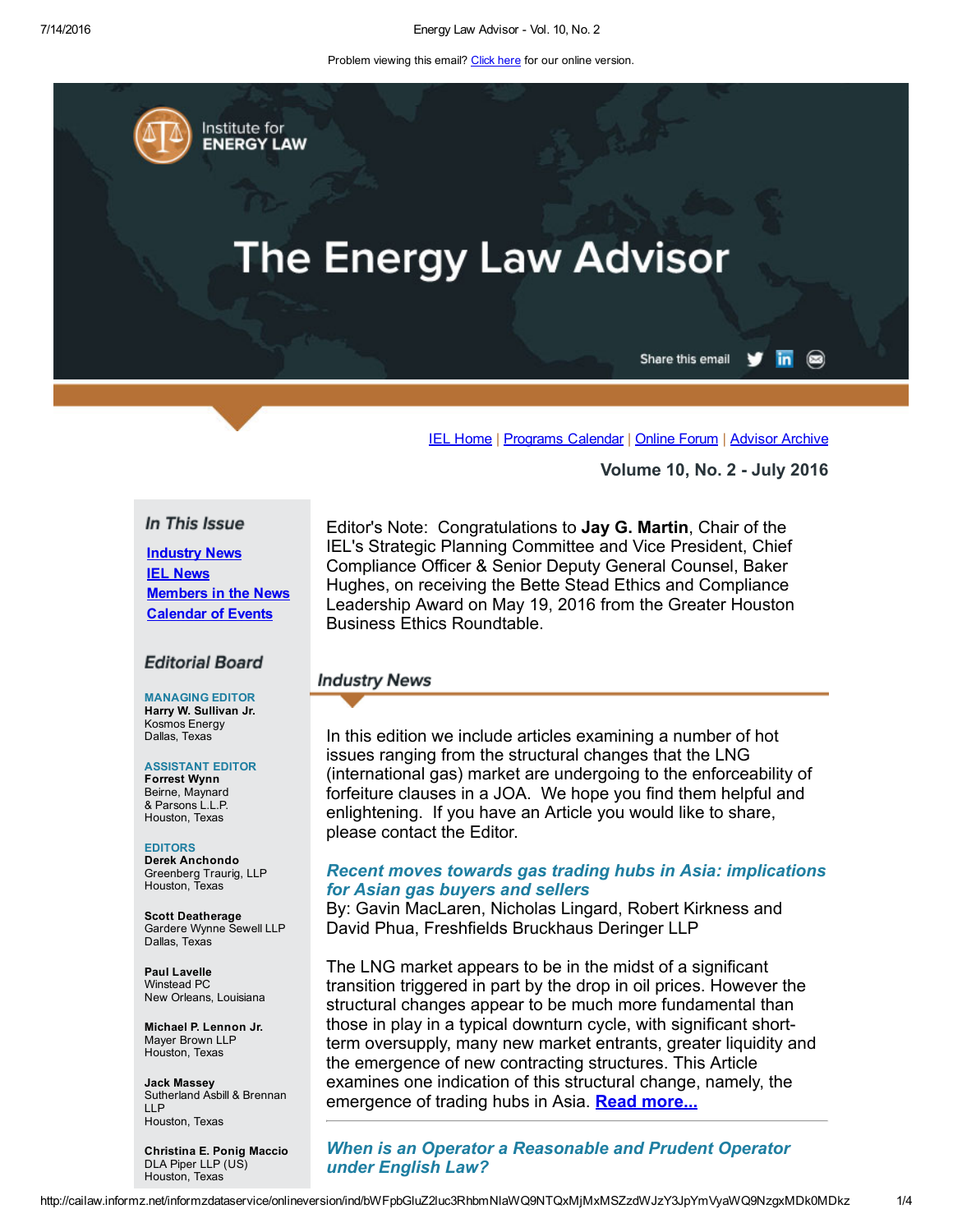Matthew J. Salzman Stinson Leonard Street LLP Kansas City, Missouri

#### INSTITUTE FOR

ENERGY LAW Lawrence P. Simon, Jr. Chair, IEL Advisory Board Liskow & Lewis Lafayette, Louisiana

Jay E. Ray IEL Director Plano, Texas

# **Submissions**

Industry News Email Harry [Sullivan](mailto:sullivanhw@aol.com) and Vickie [Adams.](mailto:vadams@cailaw.org)

Member Announcements Email Vickie [Adams.](mailto:vadams@cailaw.org) Please submit photo with announcement if possible.

© Copyright 2016 All Rights Reserved

By: Andrew B. Derman, Anthony Golding and Peter Sloan, Thompson & Knight LLP

The Reasonable Prudent Operator (RPO) standard is emblematic in the oil and gas law of the producing states of the United States. But exactly what does this term mean under other systems of law? Many countries have no equivalent standard and have no law establishing what an RPO is. This Article examines RPO under English law. Read [more...](http://www.cailaw.org/media/files/IEL/Publications/2016/operator-vol10no2.pdf)

# *Third Party Access to Infrastructure in the United States* By: Jana L. Grauberger and Joshua P. Downer, Liskow & Lewis

This Article, originally printed in the LSU Journal of Energy Law and Resources, explores the landscape of obtaining access to existing third-party offshore infrastructure in the United States. Read [more...](http://www.cailaw.org/media/files/IEL/Publications/2016/third-party-access-vol10no2.pdf)

## *JOA Defaults: Enforcing Forfeiture Clauses Following the UK Supreme Court's Cavendish v Makdessi Decision* By: Mark Stefanini and David Smith, Mayer Brown International LLP

Late payments, defaults and bankruptcy are symptomatic of oil industry downturns. "Free Carrys" are anathema in the oil and gas industry. But what to do about a party in default? Many JOAs include a participating interest forfeiture clause as a default remedy, although there has been considerable debate as to whether such a forfeiture clause is enforceable. This Article examine the enforceability of a forfeiture clause in light of a recent English law decision. **Read [more...](http://www.cailaw.org/media/files/IEL/Publications/2016/joa-defaults-vol10no2.pdf)** 

# *Case Note: Coyote Ranch, LLC v. The City of Lubbock, No. 140572 (Tex. 2016)*

By: Brendan P. Doherty, Gieger, Laborde and Laperouse L.L.C.

We are all familiar with the concept that 'the mineral estate, as the dominant estate' has certain rights to use the surface estate to exploit its minerals. We are also familiar with the fact that such use right is not unlimited, but rather is constrained in several ways, including through the application of the 'accommodation doctrine'. This case examines whether the accommodation doctrine should be applied as between the owner of a groundwater interest and the surface owner. **Read [more...](http://www.cailaw.org/media/files/IEL/Publications/2016/case-summary-vol10no2.pdf)** 

# *Case Note: Hayes Fund for the First United Methodist Church of Welsh, LLC v. KerrMcGee Rocky Mt., LLC, 20142592 (La. 12/8/15), 2015 WL 8225654*

By: Kelly Blocker and Kathryn Gonski, Liskow & Lewis

This case examines the proper application of the manifest error standard of review of factual findings in a downhole damages case, which is inherently an issue of fact. **Read [more...](http://www.cailaw.org/media/files/IEL/Publications/2016/case-note-vol10no2.pdf)** 

<span id="page-1-0"></span>**Members in the News**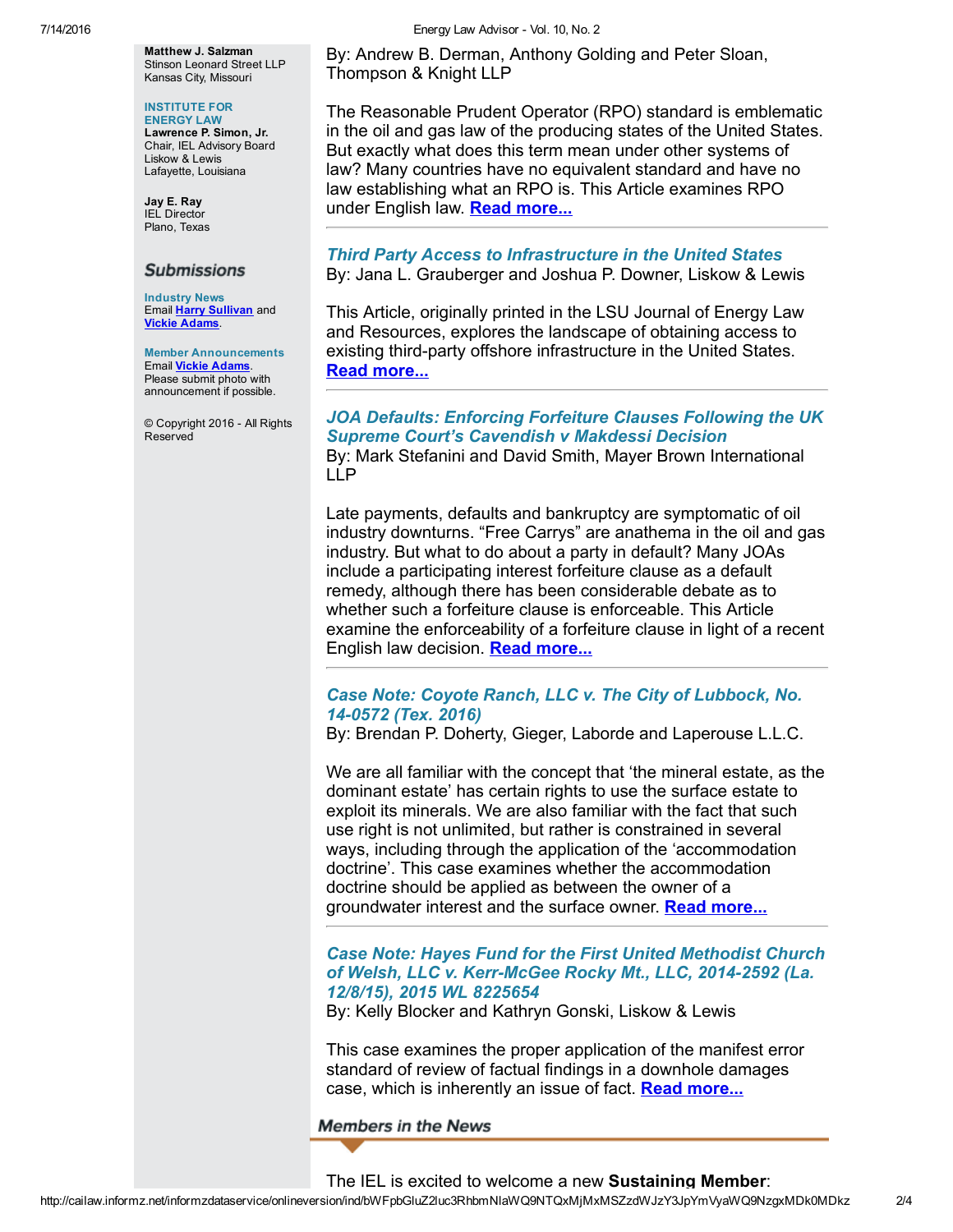• EY, Houston, TX with Scott Clary, Jeff Ferguson, Phil Innes, Ryan Pratt, Doug Tymkiw, Scott Witte, Drew Goodwin and Eric Williams as Advisory Board Representatives.

Please help us welcome IEL's newest Associate Members and representatives on the Advisory Board

- Fernando de Salvidea de Miguel (De Salvidea Y González Alcántara SC, The Woodlands, TX)
- Charlotte A. Fields (Gieger, Laborde & Laperouse, L.L.C., Houston, TX)
- Xavier Jordan (Cameron, a Schlumberger Company, Houston, TX)

Our newest Young Energy Professional Members are:

- Thomas A. Donaho (Baker & Hostetler LLP, Houston, TX)
- Jessica Farley (Norton Rose Fulbright US LLP, Houston, TX)
- Jonathan Heathman (Texas A&M University School of Law, Fort Worth, TX)
- Andrew Riley (Cranberry Township, PA)

# <span id="page-2-0"></span>**Calendar of Events**

| <b>4th IEL-ANADE</b><br><b>Conference</b><br><b>Mexico City,</b><br><b>Mexico</b><br>Aug 25-26,<br>2016 | 7th Law of<br><b>Shale Plays</b><br><b>Conference</b><br>Pittsburgh, PA<br>Sep 7-8, 2016                                                         | <b>International</b><br>Oil & Gas Law,<br><b>Contracts and</b><br><b>Negotiations -</b><br><b>Part I</b><br><b>Houston, TX</b><br>Sep 26-30, 2016 |
|---------------------------------------------------------------------------------------------------------|--------------------------------------------------------------------------------------------------------------------------------------------------|---------------------------------------------------------------------------------------------------------------------------------------------------|
|                                                                                                         |                                                                                                                                                  |                                                                                                                                                   |
| 9th Annual YEP<br><b>General</b><br><b>Counsel Forum</b><br><b>Houston, TX</b><br>Sep 27, 2016          | <b>International</b><br>Oil & Gas Law,<br><b>Contracts and</b><br><b>Negotiations -</b><br><b>Part II</b><br><b>Houston, TX</b><br>Oct 3-7, 2016 | <b>6th Oilfield</b><br><b>Services Law</b><br><b>Conference</b><br><b>Houston, TX</b><br>Oct 11, 2016                                             |



#### Opt-Out | [Email](mailto:iel@cailaw.org) IEL